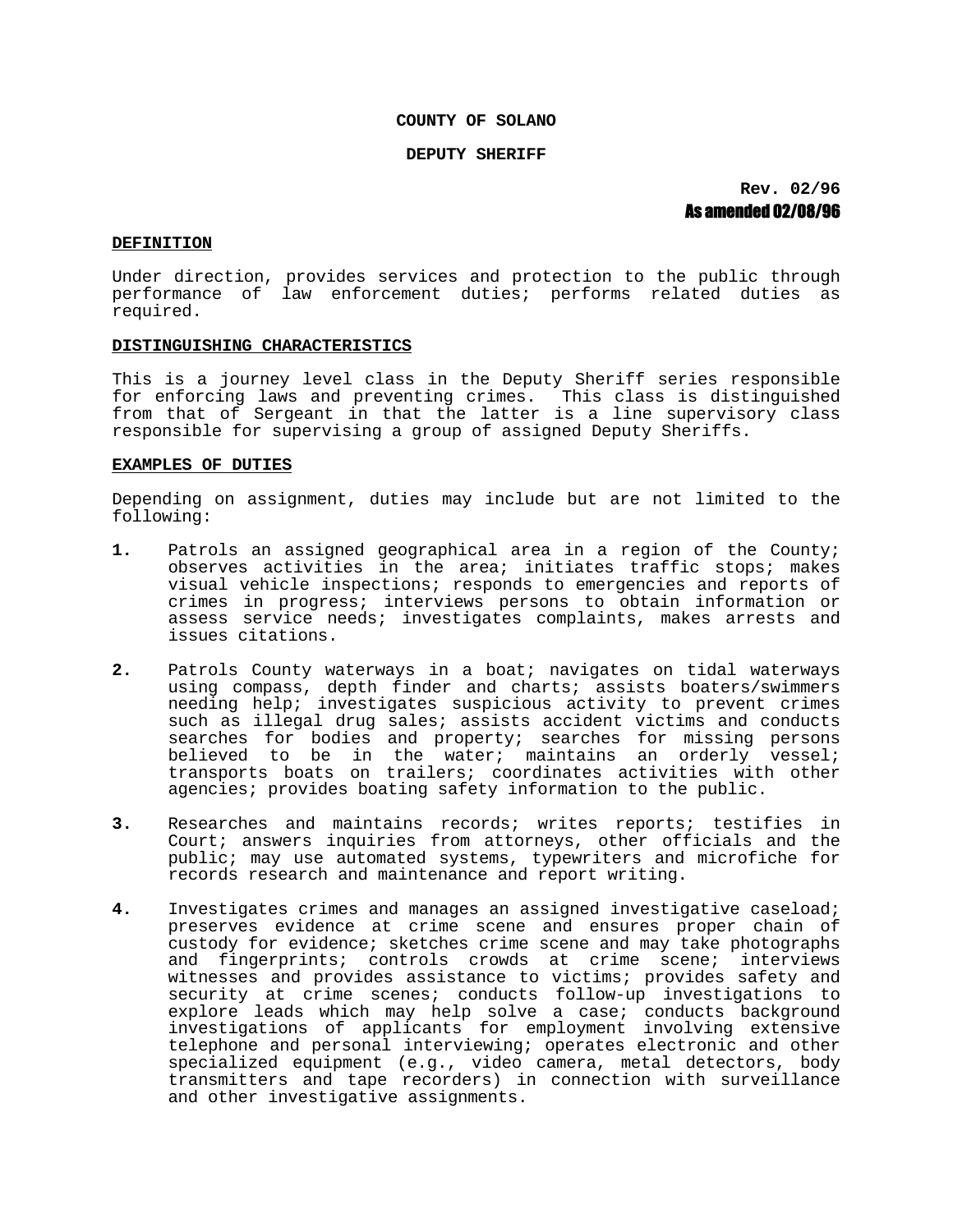# **Deputy Sheriff** Page 2

#### **EXAMPLES OF DUTIES (Continued)**

- **5.** Responds to requests for assistance in jail disturbances; defuses tense and violent situations; serves as hospital guard over inmates admitted for medial care; transports prisoners to and from medical/dental appointments, mental health facilities and to other points throughout the local area and the State; may extradite prisons and may transport prisoners out of state; responds, as assigned, to mutual aid calls.
- **6.** Serves as a bailiff in a Municipal or Superior Court; provides safety and security for prisoners and court personnel; coordinates the movement of prisoners within the court building; escorts prisoners from jail to court holding cells; collects papers and ensures proper people are present, charges and bail are correct.
- **7.** Enhances public relations by providing assistance to motorists and the general public as well as through appearances before school and civic groups to discuss safety and crime prevention; serves subpoenas, civil process and warrants of arrest; may be responsible for training and orienting new employees and/or temporarily serving as lead worker over Deputies, receives ongoing training to keep current in the field.

## **QUALIFICATION GUIDELINES**

## **Education and/or Experience**

Considerable law enforcement experience which demonstrates possession of and competency in requisite knowledge, skills and abilities. Typical qualifying experience would be:

One year of recent law enforcement experience.

## **Knowledge/Skills/Abilities**

**Thorough knowledge of** the laws, codes, rules and regulations governing law enforcement work in the State of California; court procedures and practices; effective security techniques; effective and approved investigatory practices; human behavior; safe and secure methods for prisoner transport; rules of evidence and arrest.

**Considerable knowledge of** department rules, regulations, policies and practices; proper and effective responses to medical and other emergencies and stressful situations; the geography of Solano County; available resources.

**Skill in** operating mobile and hand-held radios; the use and care of firearms; operating office equipment such as computer terminals, teletype machines and microfiche; driving an automobile on paved and unpaved surfaces at varying speeds in all types of weather and traffic conditions. Skill in piloting a 26 foot powerboat may be required for certain positions in this class.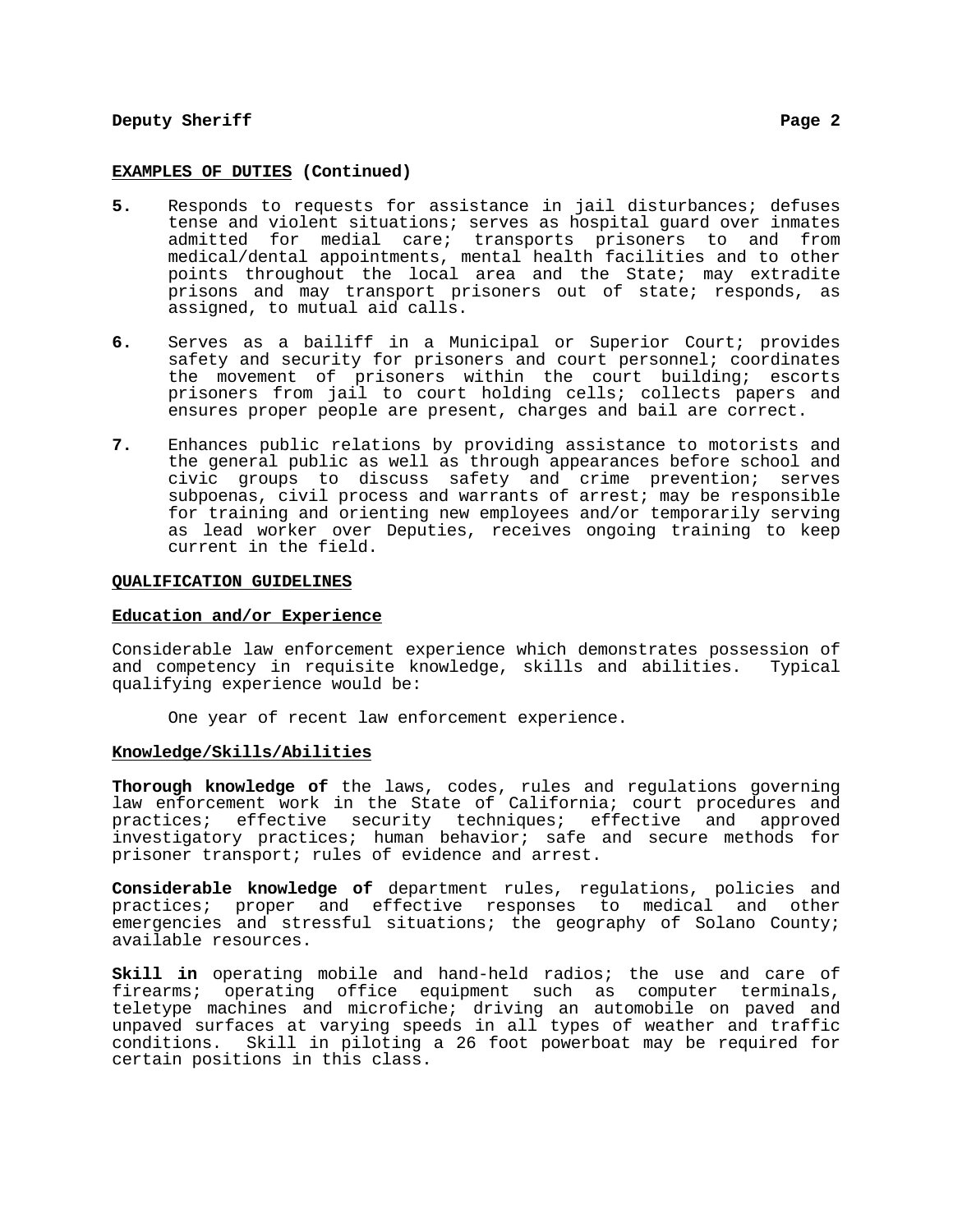# **Knowledge/Skills/Abilities (Continued)**

**Ability to** understand, interpret and explain laws, regulations and policies governing program operations; make decisions and independent judgments; communicate effectively both verbally and in writing; communicate effective with people of diverse socio-economic backgrounds and temperaments; establish and maintain cooperative working relationships; determine the appropriate course of action in emergency or stressful situations; understand objectives in relation to departmental goals and procedures; demonstrate tact and diplomacy; refer clients to social, medical or other assistance agencies; collect and analyze data to establish/identify needs and evaluate program<br>effectiveness; draw logical conclusions and make appropriate draw logical conclusions and make appropriate recommendations; prepare narrative and statistical reports; comply with laws, regulations and professional practices governing law enforcement program services and operations; deal firmly and fairly with clients of various socio-economic backgrounds and temperaments; maintain accurate records and document actions taken; interview people to obtain and verify information; organize and prioritize work assignments; make routine arithmetical calculations; use proper grammar, spelling and punctuation; research regulations, procedures and/or technical reference materials; project consequences of decisions; maintain confidentiality<br>of information; recognize and respect limit of authority and recognize and respect limit of authority and responsibility; work effectively with others who have objectives counter to assigned role; meet strenuous physical demands like running, climbing, swimming and jumping; properly use batons and other equipment; administer first aid in emergencies; administer field sobriety tests; take complete and accurate notes; identify and recognize evidence and leads; locate addresses and respond promptly to requests for service or assistance; observe and accurately recall details; work marine, patrol, transportation, Court and other such assignments.

## **SPECIAL REQUIREMENTS**

Possession of or ability to obtain a valid Class C California driver's license is required. A valid Class B California driver's license may be required depending upon assignment.

Possession of a Basic P.O.S.T. Certificate is required.

Peace officers must meet minimum standards concerning citizenship, age, character, education and physical/mental condition as set forth in Section 1031 of the California Government Code.

Independent travel is required.

Incumbent must be able to work in a noisy and stressful environment and which may require both near and far vision, exposure to communicable disease and involve lifting objects weighing more than 100 pounds and which may include working with the full range of body movements involving reaching, bending, grasping and climbing. Incumbents may be required to work outside normal business hours.

Incumbents must be able to work any shift, holidays and weekends, and anywhere in the County.